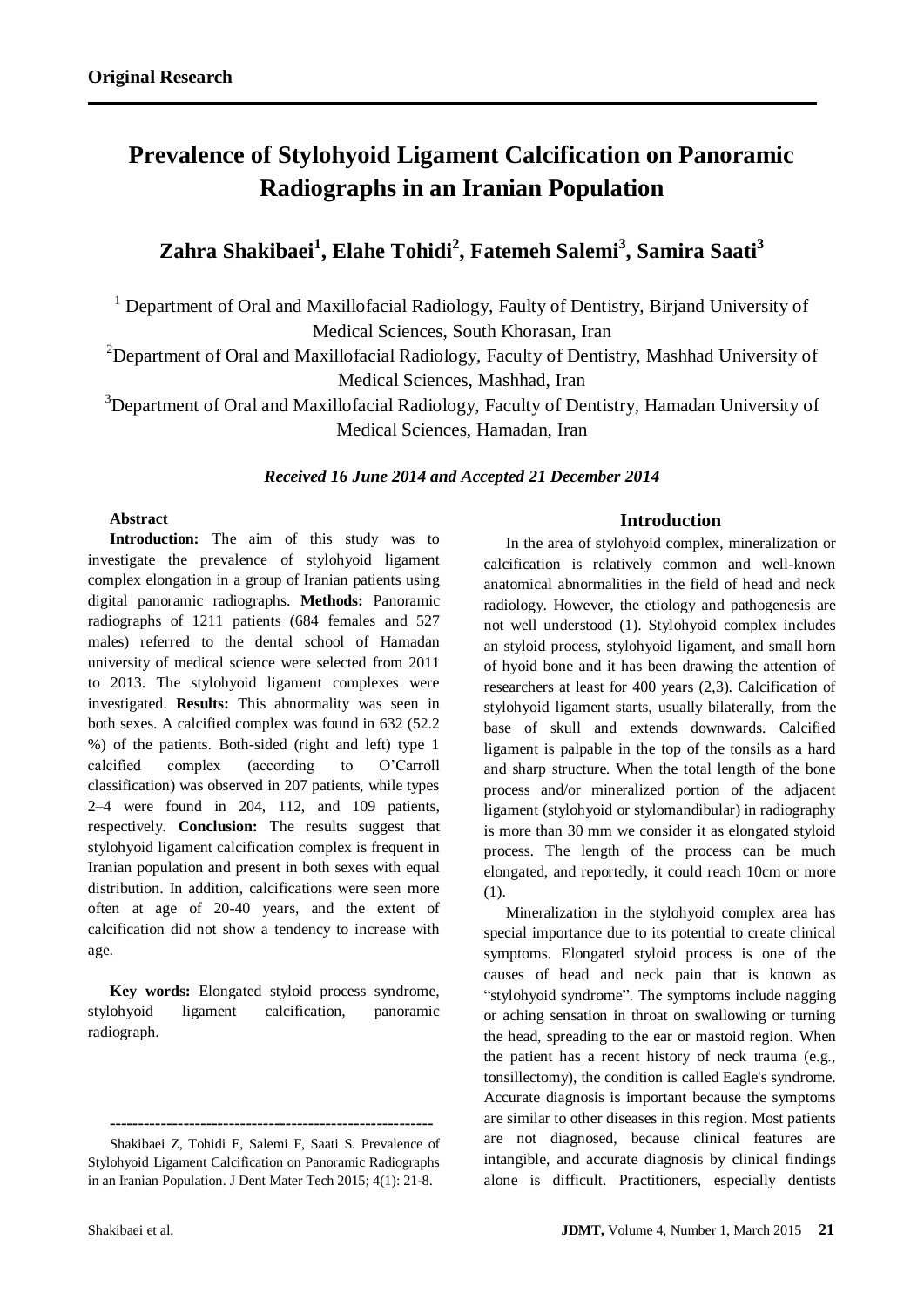should be aware of the related radiological features in order to correct diagnosis and consider it in the differential diagnosis of other head, throat and neck complaints (4).

The most useful radiographs that show the stylohyoid process include panoramic radiograph, PA and lateral cephalometric radiograph, lateral view of mandible, Town view, CT and MRI (5,6). The panoramic radiography is a usual examination in oralmedicine and diagnosis; it is also the best imaging modality to view the styloid process bilaterally (7).

With the widespread use of panoramic radiography in dentistry, dentists are more aware of different kinds of styloid process and stylohyoid ligament. Through this method, it is possible to identify and measure the stylohyoid process from the temporal bone with the external auditory meatus as a reference point (8).

Many researchers have compared the prevalence and severity of mineralized area in stylohyoid ligament with age and highly different results are obtained (9-14). O'Correlletal, did not express any relationship between length of the mineralization and age (1), whereas Ruprecht and colleagues found an opposing trend with increasing age and further ossification of stylohyoid ligament (15). On the other hand, Ferrario was found a relationship between the number and length of mineralized stylohyoid ligaments and patient age (16).

The reported incidence of calcification varies in different populations including our country, Iran, and has been reported a wide range from 4% in Eagle study (17) to 28% in the study by Kaufman (9). According to our reviews no study still has taken place on the prevalence of calcification in Hamadan. So, due to the variation in prevalence of this calcification in different populations; and also considering disagreement in previous studies about the relationship between this calcification and age, the aim of our study was to investigate the prevalence of elongated stylohyoid ligament by digital panoramic radiographs and analysis of the incidence in relation to age and sex subgroups in patients referred to dentomaxillofacial radiology department, faculty of dentistry, Hamadan university in Iran, between the years 2011 to 2013.

#### **Materials and Methods**

Totally 1322 digital panoramic radiographs, which were available as the software version in the PC's hard drive in our radiology department, selected for this study. Panoramic radiographs, taken from March 2011 to March 2013 with a similar x-ray machine (Planmeca Promax, Helsinki, Finland) and with technical conditions of maximum 84 kVp and 16 mA and 17 seconds, were evaluated. All The panoramic radiographs were taken in the standing position, and the patients were asked to bite on the biting portion of the radiographic equipment using the anterior teeth to establish the location. The Frankfort horizontal plane was placed parallel to the horizontal plane to maintain a consistent head position (18). Stylohyoid ligament length from the base of the skull to the tip of each, were analyzed in the existing radiographs (19). A whole number of 1211 radiographs with a good view of stylohyoid ligaments and traceable process from the base of the skull were selected among which111 radiographs that were difficult to interpret due to technical or anatomical reasons were excluded from the study. Small horn of hyoid bone position helps us to determine the incorrect position of the patient during the entire examination. All images without the opacity of right and left horns in the similar level were excluded. The radiographs were reviewed twice by the same observer with the interval of 2 weeks. All signs of mineralization in the area of stylohyoid and stylomandibular in this study were considered to be part of the stylohyoid ligament complex. We considered the coupler plane, from anterior nasal spine (ANS) to the mastoid processes, If the whole of the stylohyoid processes were depicted above this plane, it was normal  $(20)$ .

In this study, digital panoramic radiographs of the patients referred for routine clinical evaluation were used; so the need of ethical approval was not sought. We used O'Carroll classification (10) for ranking the stylohyoid ligament calcification (Fig. 1).

Type 1- stylohyoid ligament calcification is above the mandibular foramen (two-sided); type 2- stylohyoid ligament calcification is aligned with the mandibular foramen (two-sided); type 3- stylohyoid ligament calcification is below the mandibular foramen (twosided), and type 4- stylohyoid ligament calcification have different lengths for left and right side of the patient that contains all one sided calcifications.

Relevant data were extracted from radiographic evidence of samples; described using descriptive statistics include central and dispersion parameters, tables and point prevalence estimation with corresponding 95% confidence intervals (CI). Chi square test was used to test the relationship between qualitative variables and presence of calcification. To determine significant differences between quantitative variables and stylohyoid ligament calcification t-test and ANOVA test were used. All statistical tests were done using Stata software, version 11.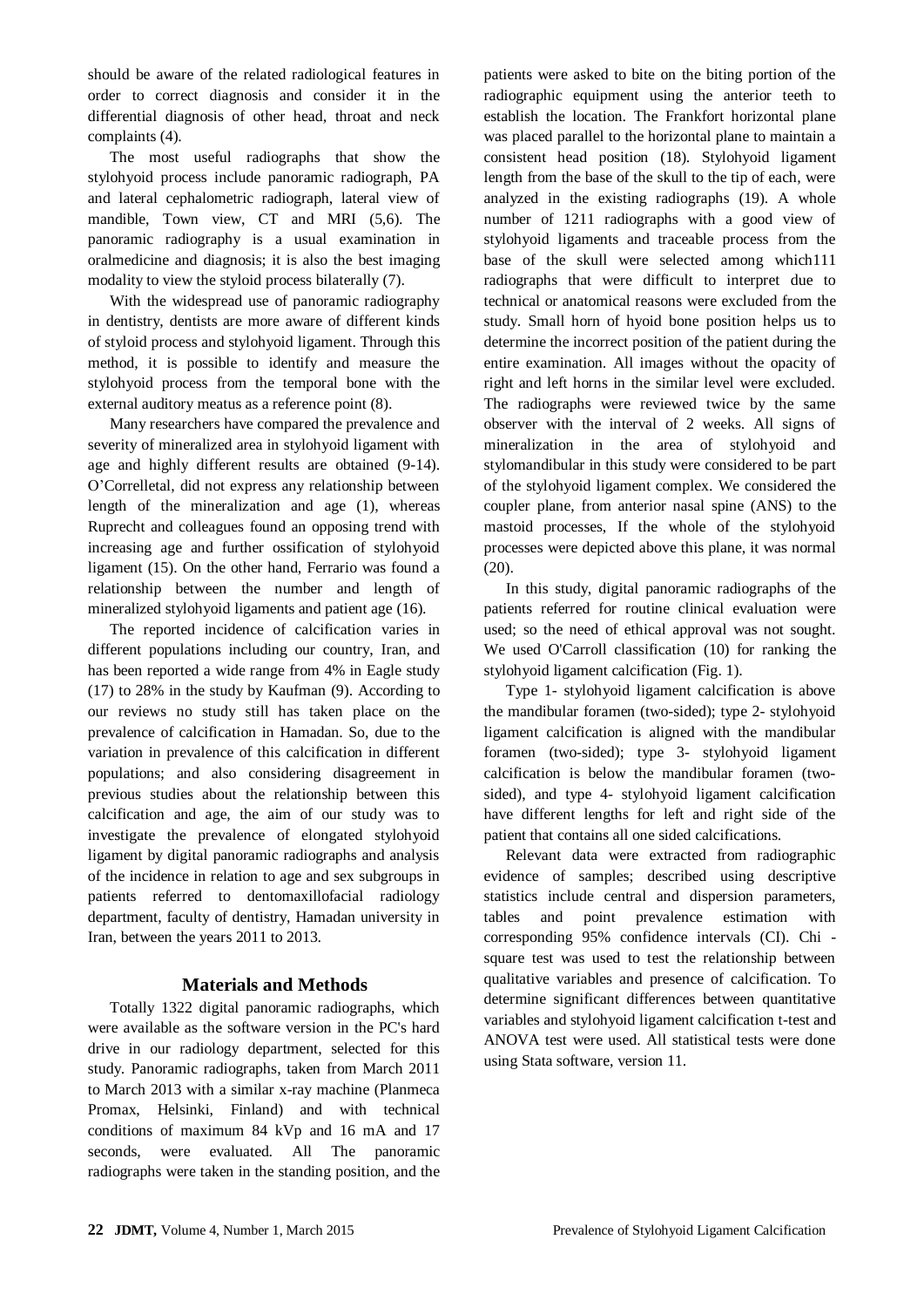

**Figure 1.** O'Carroll classification of stylohyoid ligament calcifications

prevalence of type 1 calcification is 32.8%. The corresponding values for type 2, type 3 and type 4 are 32.3%, 17.7% and 17.2%, respectively. Figure 2 shows these four types of stylohyoid ligament calcifications in four patients.

| <b>Table 1.</b> Prevalence of Calcification according to the |
|--------------------------------------------------------------|
| type of calcification among study population                 |

| Type of       | Number | Prevalence                |
|---------------|--------|---------------------------|
| calcification |        | (Confidence Interval 95%) |
| Type 1        | 207    | 32.8%(29.1-36.5 %)        |
| Type 2        | 204    | 32.3 % (28.6-36 %)        |
| type 3        | 112    | $17.7\%$ (14.8-20.9 %)    |
| type 4        | 109    | 17.2 % (14.3-20.4 %)      |
|               |        |                           |

#### **Results**

A total of 1211 patients were investigated in this study, which 43.5% (527) were male and the rest of 56.5% (684) were female. The mean age of the study population was 31.9±12 years with range of 78 years. Twenty five percent of subjects were 24 years or less, 50% of individuals were 30 years or less and 75% of the subjects were 40 years or less.

The overall prevalence of calcification (including calcification of the left and right unilateral and bilateral calcifications) in patients was 52.2% (632 patients) with 95% CI (49.3-55%). The prevalence of calcification on the right side was 1.9% (95% CI: 1.2-2.9%) and the left side was 2.3% (95% CI: 1.4-3.2). Bilateral calcification was the most common, with an incidence of 48% (95% CI: 45.1-50.8%). The prevalence of calcification according to the type of calcification with 95% confidence intervals (CI) is shown in Table 1. The

Chi-square test showed no significant association between gender and prevalence of calcification  $(P=0.351)$ . The relationship between age and prevalence of calcification using Chi-square test at a significance level of 0.05, was significant (P<0.001). And the prevalence of calcification was more often at the age group of 20-40 years (Fig. 3). This was also significant, in the prevalence of different type of calcifications (P<0.001), and all types of calcification were more observed at the age group of 20-40 years (Fig. 3).

For evaluation of the relationship between the relative length or extent of stylohyoid ligament calcification and age, we omitted the type 4 from the classification, and used the type 1 to 3 for statistical analysis. However, there was no statistical significance between age and extent of calcification (P=0.161). Moreover, the corresponding statistical test for age group was not statistically significant (P=0.125).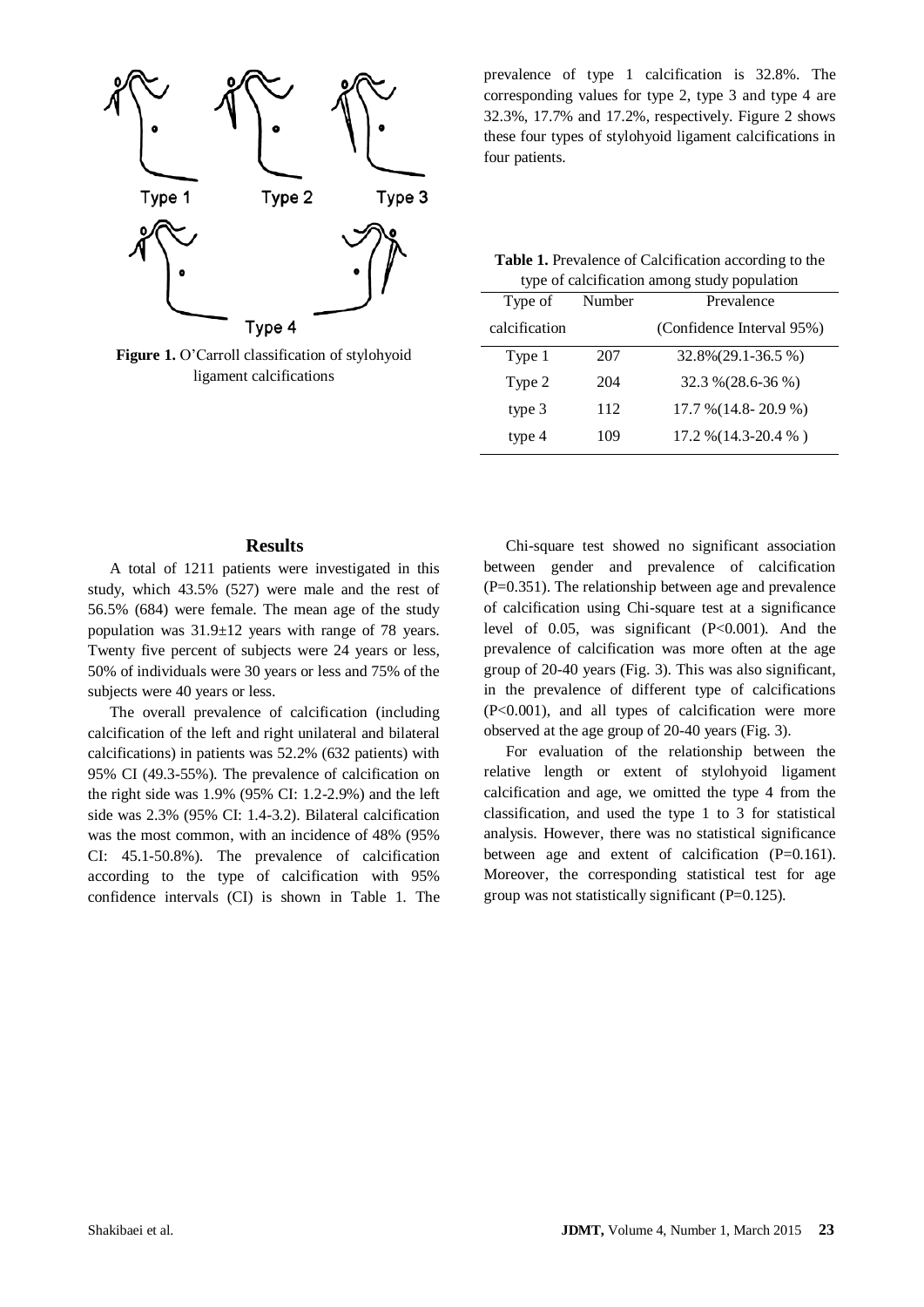

**Figure 2.** Four types of stylohyoid ligament calcification according to O'caroll classification: (A) type 1 in a 26 year old female patient, (B) type 2 in a 11 year old male, (C) type 3 in a 33 year old female, and (D) type 4 in a 54 year old male



**Figure 3.** Distribution of four types of stylohyoid ligament calcifications in different age groups

#### **Discussion**

Elongation and calcification of stylohyoid complex is often asymptomatic, and its pathogenesis is still unknown but epidemiological studies, as a basis for clinical studies can provide important information on this item (21).Because of the medial angle of the styloid process and superimposition of other skeletal structures, some errors can occur when measuring the length of styloid (7). Magnification and distortion of panoramic radiographic technique due to angulations may distort this complex, and x-ray image magnification may itself change because of the angle of this process (16,22). The radiographic length of this process is defined between 9 to 57 mm and there is no unique statement for definition of the length of the styloid process (23), so considering a diversity of reports pertained to radiographic length of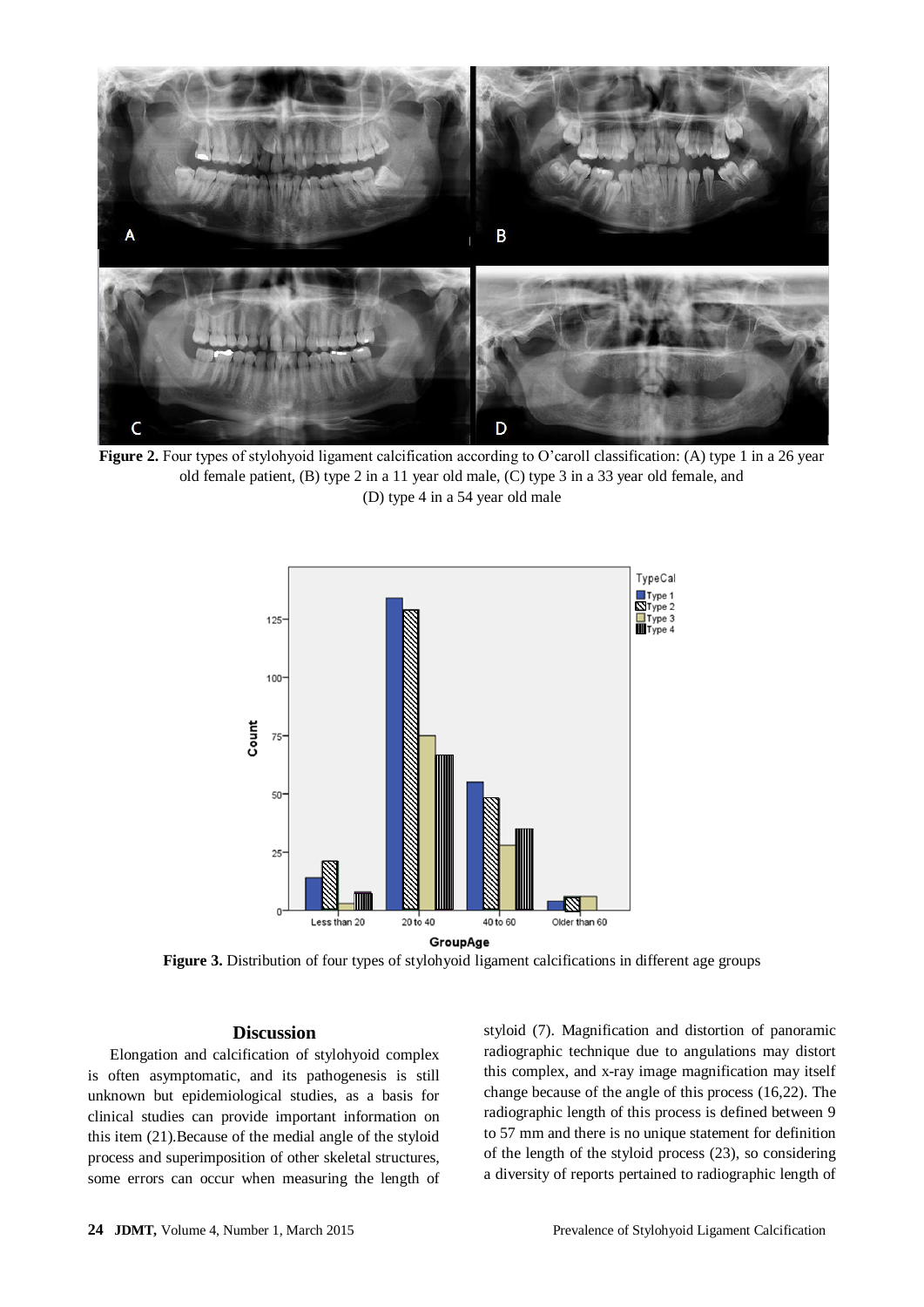this complex, in this study we neglected to measure this process. We used O'Carroll classification in the evaluation of panoramic radiographs instead of millimetric measurements (10).

Based on the results of our study, the overall prevalence of calcification (including unilateral and bilateral) in the subjects was 52.2 % of which 47% was bilateral and the other was unilateral. Radiographic elongated stylohyoid incidence reported in the literature varies from less than 2 percent to more than 30% (6,24- 28). However, this obtained percentage is significantly greater than the percentage that has been suggested by other studies. Several studies have been conducted in relation to this calcification and have been suggested that the prevalence of discussed feature is relatively high in Iran (18,29-32). The prevalence obtained in the study of Anbiaee and colleagues (31) in Mashhad was closer to the prevalence in this study. Regional factors such as ethnicity and dietary factors may be important in differences in the prevalence of elongated stylohyoid in other reports. Diverse results could also be due to differences in the selected age structure and sample size. Thus, comparing the results of the prevalence of stylohyoid calcification is impossible because of ethnical, racial and anatomical variations, differences in radiographic devices and differences observers. In this study, most people with calcification had bilateral involvement (48% from 52.2%). This finding has been demonstrated in the majority of previous researches and no conflict over this aspect wasfound (1,6,16,23,27,33). In another study, the same frequency of unilateral and bilateral calcifications has been reported (34). Scafetal. also stated that 90.5% of cases had unilateral calcification, which was a very large prevalence (35). They demonstrated that muscle tension resulted from occlusal disorders could be a possible factor. However, their studywas conducted on edentulous adult population in Brazil with a less sample size.

Only a small percentage of patients (4.2%) in this study had unilateral calcification, and no significant difference was seen in the number of patients with calcification of the right side (1.9%) and the left side (2.3%). This result was also found in the study of Bozkir et al. (27).

The results of this study showed that age is a significant factor that affects the rate of stylohyoid complex calcification exponentially and calcification incidence is more often at the age group of 20-40 years, but the length and the extent of calcification is not necessarily associated with age. Our results was somewhat inconsistent with some studies which reportedcalcification progress with increasing age (10,16,20,29,31,36-38). However, our results were consistent with some studies which denied any increase in the actual length of the calcified complex with age

(1,34,35). It can, therefore, be concluded that the different types of stylohyoid complex calcification are structural disorders rather than developmental process. So it seems that Dwight's comment, more than 70 years ago, suggesting that "age is not a factor" has remained valid (39).

In the terms of gender, our findings showed no significant differences in the incidence and extent of calcification between two sexes, which were in agreement with many studies (22,25,37,40,41). While some studies have found a little more female tendency for the mineralization of this ligament (1,16), others have reported a higher incidence of these phenomena in men (7,42). These differences in results could be attributed to different genetic pools or methods of randomization in the studies (38). In most of previous studies, about the superiority in a specific sex or age group, the sample sizes were much smaller than that in the present study. So calcification rates identified in the previous studies were less likely to be reliable.

We believe that a simple millimetric measurement considering involved radiological parameters is not an appropriate criteria, so in our anatomical observations all calcified parts beyond the connecting plane of mastoid processes and anterior nasal spine were considered abnormal (16). Because elongated stylohyoid complex is often asymptomatic (43,44) we didn't investigate the clinical characteristics of study population. This study emphasized mainly on the prevalence of stylohyoid complex calcification in Hamadan population, and evaluated the effect of age and gender on the prevalence and extent of calcification.

Aside from the accuracy of the results from different studies, we supposed that the evaluation of elongated styloid processes on panoramic radiographs might be of no value for diagnosis of Eagle's syndrome. The high percentage of elongated stylohyoid ligament mentioned in some reviews and absence of related symptomscould undermine the clinical significance of stylohyoid ligaments calcification.

# **Conclusion**

Elongation of the stylohyoid ligament is common in Iranian population and this finding had same sex distribution. This condition often appears with bilateral involvement. The extent of mineralization did not show a tendency to increase with age.

# **Acknowledgment**

We have no financial interests related to the materials in the manuscript. This study is the result of Hamed Javaheri undergraduate thesis no 694, and fully funded by Dental school of Hamadan University of Medical Sciences in Hamadan, Iran. The funding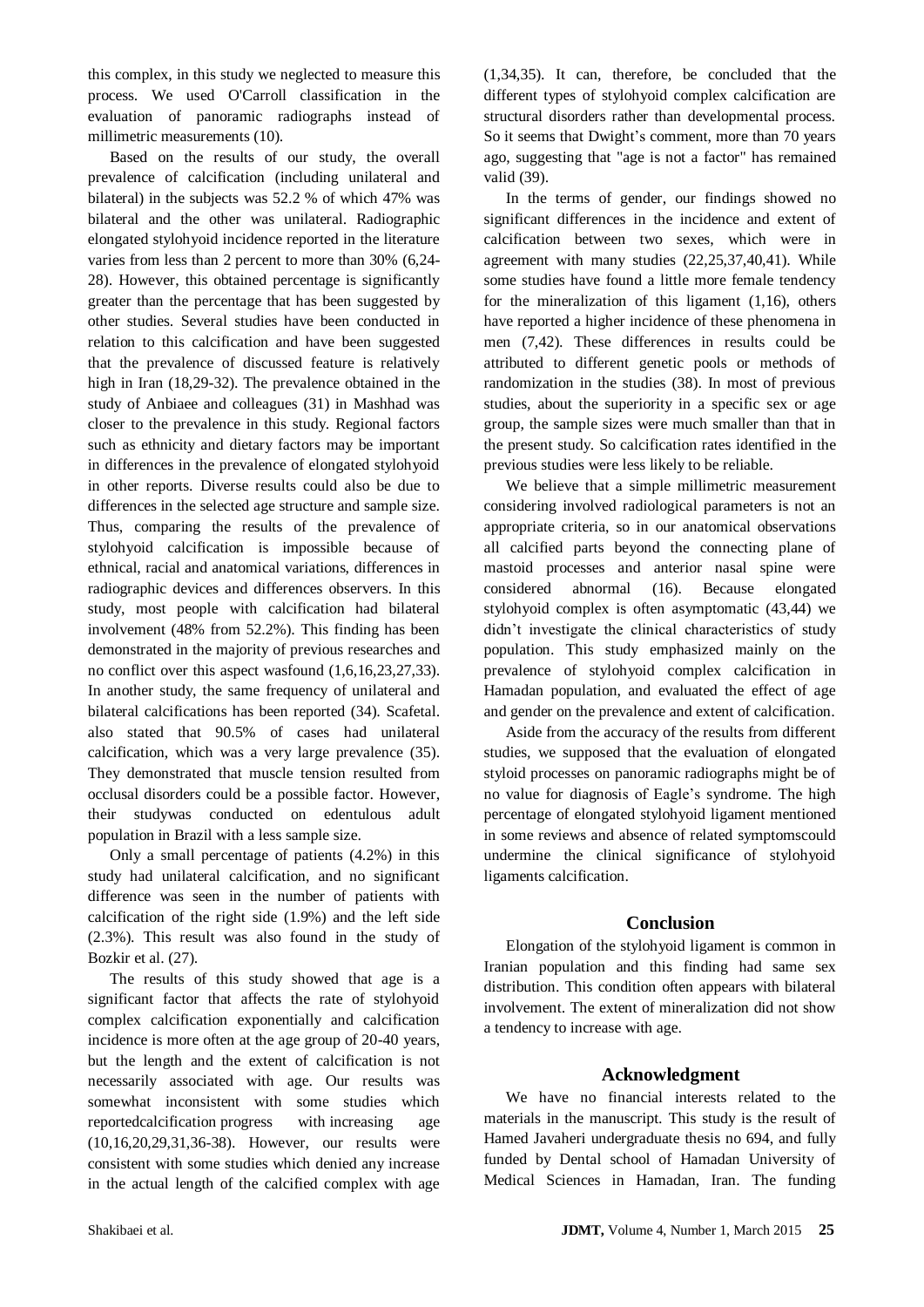organizations are public institutions had no role in the design and conduct of the study; collection, management, and analysis of the data; or preparation, review, and approval of the manuscript. Special thanks to Dr Fatemeh Salemi and Dr Samira Saati for Analysis. The authors declare that they have no conflicts of interest.

#### **References**

- 1. Correll RW, Jensen JL, Taylor JB, Rhyne RR. Mineralization of the stylohyoid-stylomandibular ligament complex: A radiographic incidence study. Oral Surg Oral Med Oral Pathol 1979;48:286-91.
- 2. Öztaş B, Orhan K. Investigation of the incidence of stylohyoid ligament calcifications with panoramic radiographs. J Investig Clin Dent 2012;3:30-5.
- 3. Lengelé BG, Dhem AJ. Arch Otolaryngol Head Neck Surg 1988;114:1003.
- 4. Kosar M, Atalar M, Sabanclogullari V, Tetiker H, Erdil F, Cimen M, [Otağ I.](http://www.ncbi.nlm.nih.gov/pubmed/?term=Ota%C4%9F%20I%5BAuthor%5D&cauthor=true&cauthor_uid=22117249) Evaluation of the length and angulation of the styloid process in the patient with pre-diagnosis of Eagle syndrome. Folia morphol (Warsz) 2011;70:295-4.
- 5. Diamond LH, Cottrell DA, Hunter MJ, Papageorge M. Eagle's syndrome: a report of 4 patients treated using a modified extraoral approach. J oral maxillofac surg 2001;59:1420-6.
- 6. Ilgüy M, Ilgüy D, Güler N, Bayirli G. Incidence of the type and calcification patterns in patients with elongated styloid process. J int med res 2005;33: 96-102.
- 7. More CB, Asrani MK. Evaluation of the styloid process on digital panoramic radiographs. Indian j radiol imaging 2010;20:261-5.
- 8. Watanabe P, Dias F, Issa J, Monteiro S, de Paula F, Tiossi R. Elongated styloid process and atheroma in panoramic radiography and its relationship with systemic osteoporosis and osteopenia. Osteoporos int 2010;21:831-6.
- 9. Kaufman SM, Elzay RP, Irish EF. Styloid process variation: radiologic and clinical study. Arch Otolaryngol 1970;91:460-3.
- 10. Carroll MKO. Calcification in the stylohyoid ligament. Oral Surg Oral Med Oral Pathol 1984;58:617-21.
- 11. Camarda A, Deschamps C, Forest D. I. Stylohyoid chain ossification: a discussion of etiology. Oral Surg Oral Med Oral Pathol 1989;67:508-14.
- 12. Leonhart GP. A case of stylo‐hyoid ossification. Anat Rec (Hoboken) 1914;8:325-32.
- 13. Balasubramanian S. The ossification of the stylohyoid ligament and its relation to facial pain. Br Dent J 1964;116:108-11.
- 14. Lavine MH, Stoopack JC, Jerrold TL. Calcification of the stylohyoid ligament. Oral Surg Oral Med Oral Pathol 1968;25:55-8.
- 15. Ruprecht A, Sastry K, Gerard P, Mohammad A. Variation in the ossification of the stylohyoid process and ligament. Dentomaxillofac Radiol 1988;17:61-6.
- 16. Ferrario VF, Sigurta D, Daddona A, Dalloca L, Miani A, Tafuro F, Sforza C. Calcification of the stylohyoid ligament: incidence and morphoquantitative evaluations. Oral Surg Oral Med Oral Pathol 1990;69:524-9.
- 17. Eagle WW. Symptomatic elongated styloid process; report of twocases of styloid processcarotid artery syndrome with operation. Arch Otolaryngol 1949;49(5):490-503.
- 18. Alpoz E, Coskun Akar G, Celik S, Govsa F, Lomcali G. Prevalence and pattern of stylohyoid chain complex pattern detected by panoramic radiographs among Turkish population. Surg Radiol Anat 2014; 36:39–46.
- 19. Zangouei Booshehri M, Ezoddini Ardakani F, Rasooli A, Sarayedar Baser R, Nayer S. Incidence of Stylohyoid Ligament Calcification and Its Length in an Iranian Adult Population. SSU\_Journals 2011;19:211-8.
- 20. Shaik MA, Kaleem S, Wahab A, Hameed S. Prevalence of elongated styloid process in Saudi population of Aseer region. Eur J Dent 2013;7: 449-54.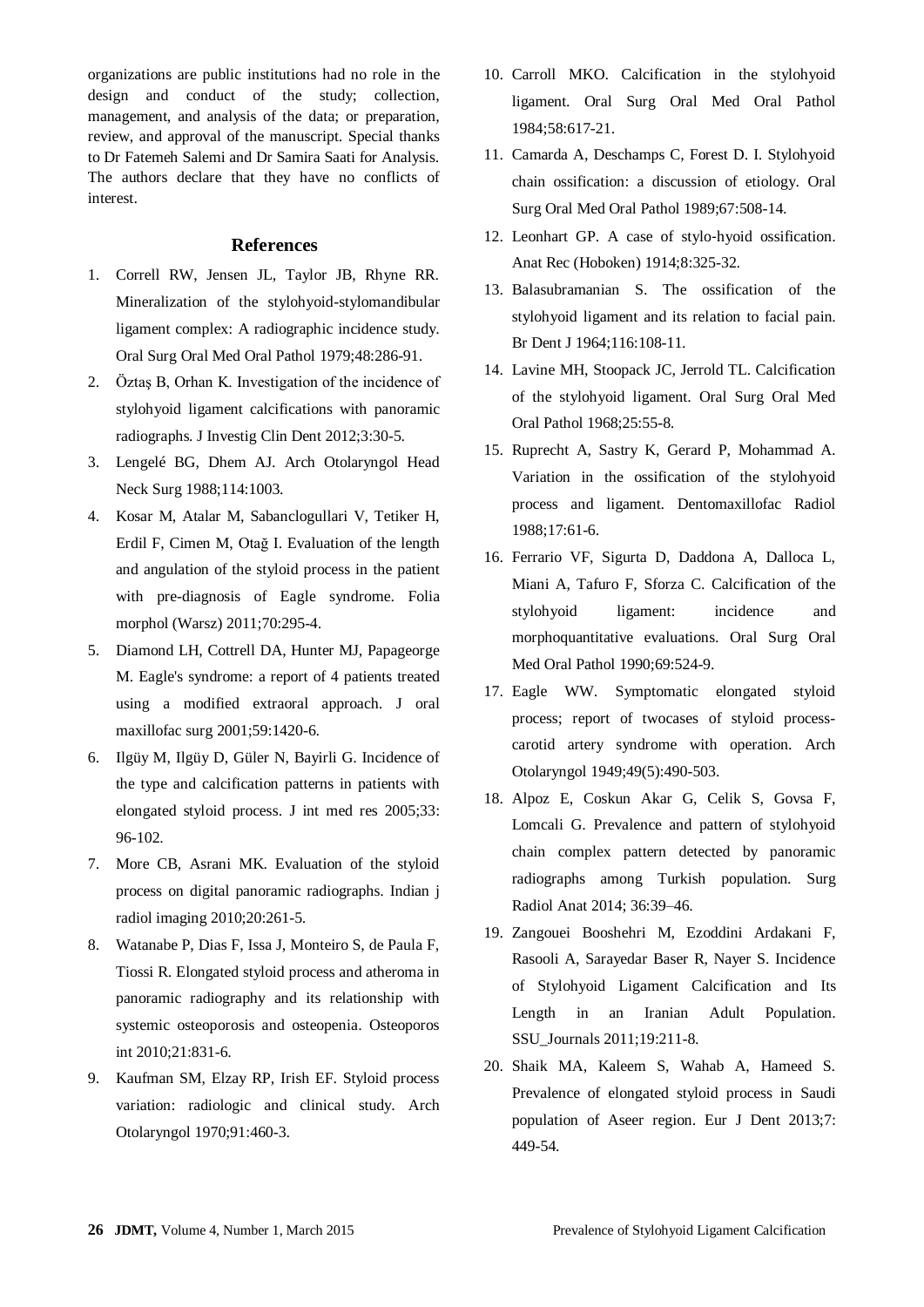- 21. Okabe S, Morimoto Y, Ansai T, Yamada K, Tanaka T, Awano S, et al. Clinical significance and variation of the advanced calcified stylohyoid complex detected by panoramic radiographs among 80-year-old subjects. Dentomaxillofac Radiol 2006;35:191-9.
- 22. Monsour PA, Young WG. Variability of the styloid process and stylohyoid ligament in panoramic radiographs. Oral Surg Oral Med Oral Pathol 1986;61:522-6.
- 23. Sokler K, Sandev S. New classification of the styloid process length–clinical application on the biological base. Coll antropolo 2001;25:627-32.
- 24. Gossman Jr J, Tarsitano J. The styloid-stylohyoid syndrome. J oral surg 1977;35:555-60.
- 25. Keur J, Campbell J, McCarthy J, Ralph W. The clinical significance of the elongated styloid process. Oral Surg Oral Med Oral Pathol 1986;61:399-404.
- 26. Zaki HS, Greco CM, Rudy TE, Kubinski JA. Elongated styloid process in a temporomandibular disorder sample: prevalence and treatment outcome. J prosthet dent 1996;75:399-405.
- 27. Bozkir MG, Boga H, Dere F. The Evaluation of Eiongated Styloid Process in Panoramic Radiographs in Edentulous Patients. Turkish Journal of Medical Sciences. 1999;29:481-6.
- 28. Erol B. Radiological assessment of elongated styloid process and ossified stylohyoid ligament. J Marmara Univ Dent Fac 1996;2:554-6.
- 29. Ghafari R, Dalili Z. Abdolahpur S. A study on the frequency of elongated styloid process and eagle's syndrome among patients admitted to Guilan dental school clinic (2005-2006). Journal of Isfahan Dental School. 2010;6:108-115.
- 30. Ghafari R, Hosseini B, Shirani AM, Manochehrifar H, Saghaie S. Relationship between the elongated styloid process in panoramic radiographs and some of the general health conditions in patients over 40 years of age in the Iranian population. Dent Res J (Isfahan) 2012;9:s52-6.
- 31. Anbiaee N, Javadzadeh A. Elongated styloid process: Is it a pathologic condition? Indian J Dent Res 2011;22(5):673-7.
- 32. Hosseini B. Relationship between the length of styloid process in panoramic radiographs with some of general conditions (weight, blood pressure…) in patients. School of Dentistry: Thesis]. Isfahan, Khorasgan Branch the University of Isfahan; 2009.
- 33. Roopashri G, Vaishali M, David MP, Baig M, Shankar U. Evaluation of Elongated Styloid Process on Digital Panoramic Radiographs. J contemp dent prac 2012;13:618-22.
- 34. Rizzatti‐Barbosa CM, Ribeiro MC, Di Hipolito O, Ambrosano GM. Is an elongated stylohyoid process prevalent in the elderly? A radiographic study in a Brazilian population. Gerodontology 2005;22: 112-5.
- 35. Scaf G, Freitas DQd, Loffredo LdCM. Diagnostic reproducibility of the elongated styloid process. J Appl Oral Sci 2003;11:120-4.
- 36. Jaju P, Suvarna P, Parikh N. Eagles syndrome. An enigma to dentists. J Indian Acad Oral Med Radiol 2007;19:424-9.
- 37. Gözil R, Yener N, Calgüner E, Arac M, Tunc E, Bahcelioğlu M. Morphological characteristics of styloid process evaluated by computerized axial tomography. Ann Anat 2001;183:527-35.
- 38. Al-Khateeb TH, al Dajani TMm, Al Jamal GA. Mineralization of the Stylohyoid Ligament Complex in a Jordanian Sample: A Clinicoradiographic Study. J oral maxillofac surg 2010;68:1242-51.
- 39. Dwight T. IX. Stylo-hyoid Ossification. Ann surg 1907;46:721-35.
- 40. Kursoglu P, Unalan F, Erdem T. Radiological evaluation of the styloid process in young adults resident in Turkey's Yeditepe University faculty of dentistry. Oral Surg Oral Med Oral Pathol Oral Radiol Endod 2005;100:491-4.
- 41. Omnell K-ÅH, Gandhi C, Omnell ML. Ossification of the human stylohyoid ligament: a longitudinal